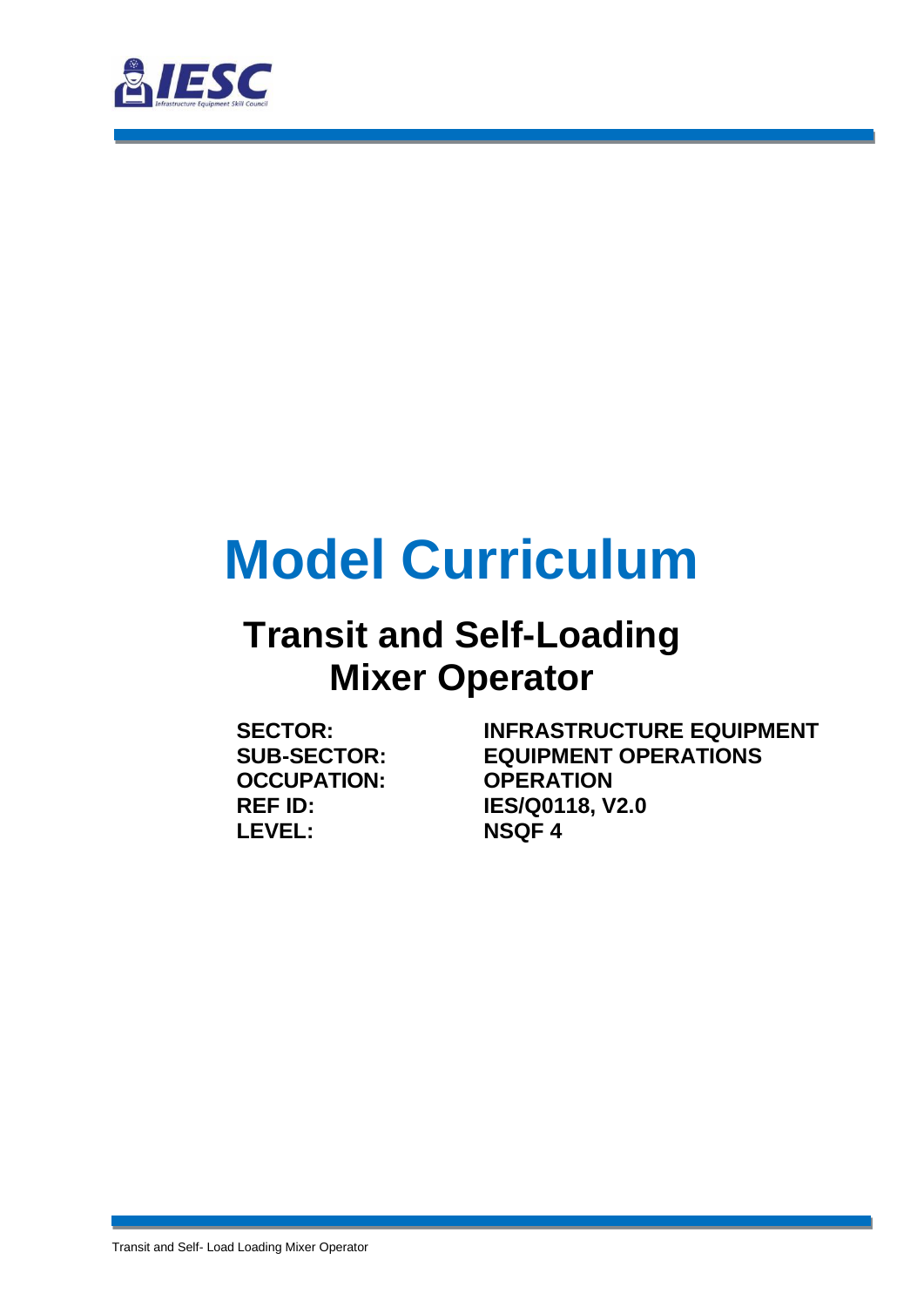

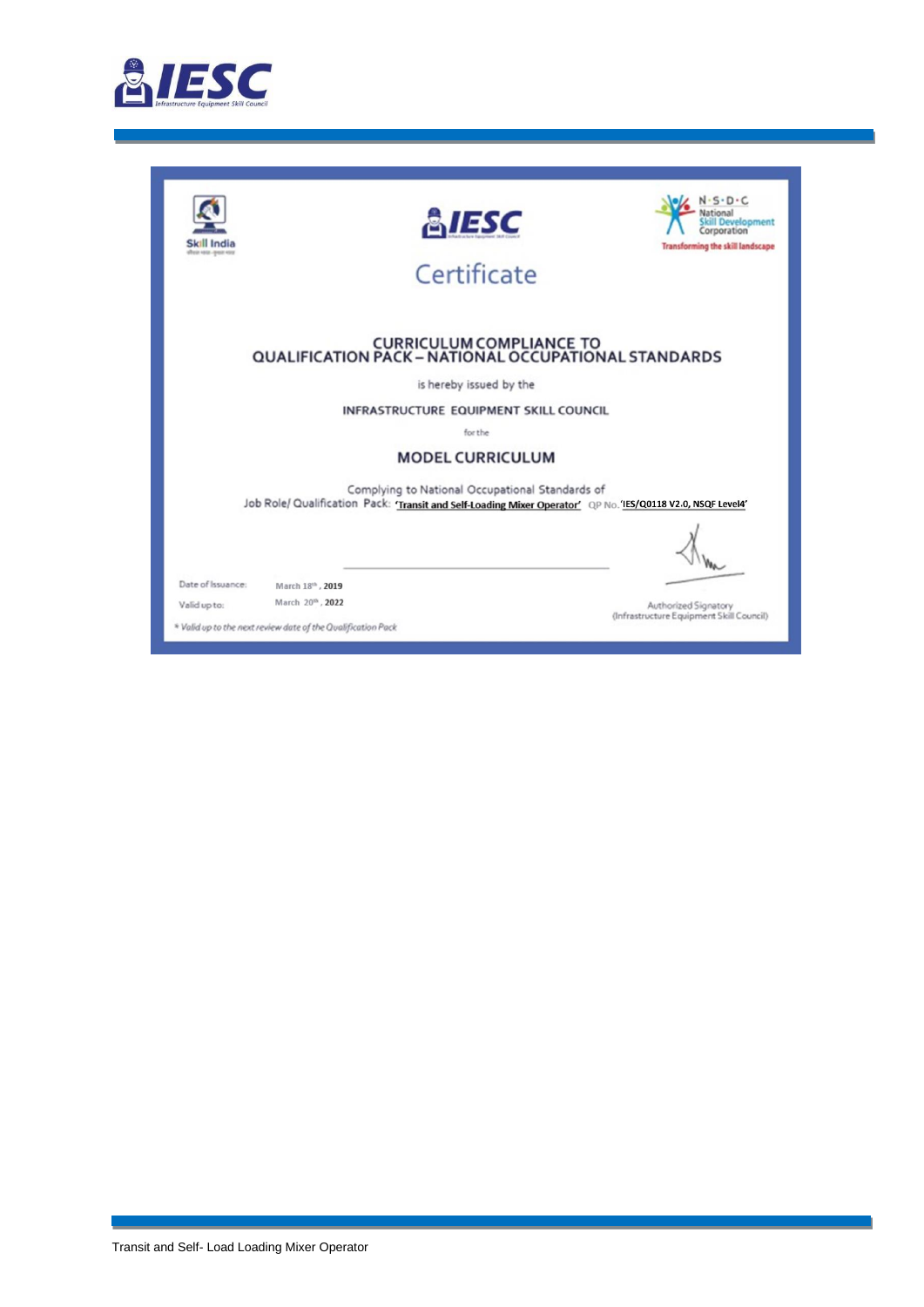

### **TABLE OF CONTENTS**

<span id="page-2-0"></span>

| 1. Curriculum            | 01 |
|--------------------------|----|
| 2. Trainer Prerequisites | 05 |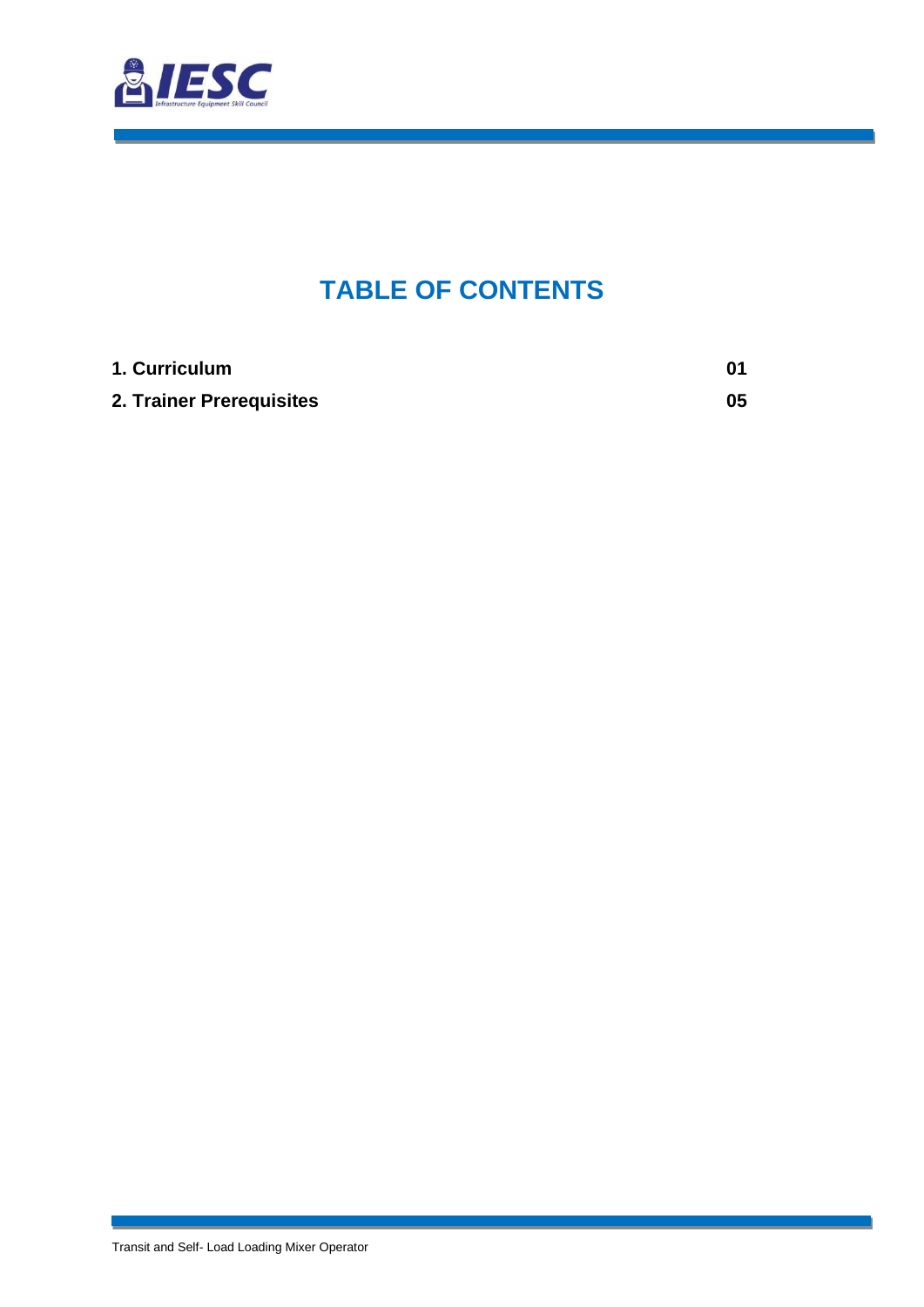

# <span id="page-3-0"></span>**Transit and Self-Loading Mixer Operator**

#### **CURRICULUM / SYLLABUS**

This program is aimed at training candidates for the job of a "Transit and Self-Loading Mixer Operator", in the "Infrastructure Equipment" Sector/Industry and aims at building the following key competencies amongst the learner.

| <b>Program Name</b>                              |           |                           | <b>Transit and Self-Loading Mixer Operator</b>                                                                               |                |
|--------------------------------------------------|-----------|---------------------------|------------------------------------------------------------------------------------------------------------------------------|----------------|
| <b>Qualification Pack Name</b><br>& Reference ID |           | IES/Q0118, Version No.2.0 |                                                                                                                              |                |
| <b>Version No.</b>                               | 1.0       |                           | <b>Version Update Date</b>                                                                                                   | 30 August 2019 |
| <b>Pre-requisites to Training</b>                |           |                           | Certification Training in transit mixer operations preferably.                                                               |                |
|                                                  |           | Class-VIII                |                                                                                                                              |                |
|                                                  |           |                           | Must have valid Light Commercial Vehicle Driving License (LCV)<br>in case of transit mixer operator                          |                |
|                                                  |           |                           | HCV driving license for Self-Loading Mixer (SLM) Operators.                                                                  |                |
|                                                  |           |                           | After completing this programme, participants will be able to:                                                               |                |
|                                                  | $\bullet$ |                           | Evaluate safety while operating mixer and perform activities in<br>accordance with the schedule.                             |                |
|                                                  |           | of the shift.             | Inspect the machine with pre-operational checks at the beginning                                                             |                |
|                                                  | $\bullet$ | condition.                | Make use of regular maintenance checklist of a transit and self-<br>loading mixer with the purpose to keep the units in good |                |
|                                                  | $\bullet$ |                           | Identify fault diagnosis and perform routine maintenance.                                                                    |                |
|                                                  | $\bullet$ |                           | Create reports by documentation in a logbook and inform the<br>supervisor if the failure is beyond the scope of job role.    |                |
|                                                  | $\bullet$ |                           | Prioritise worksite health and safety guidelines in accordance<br>with health, safety, and environmental policies.           |                |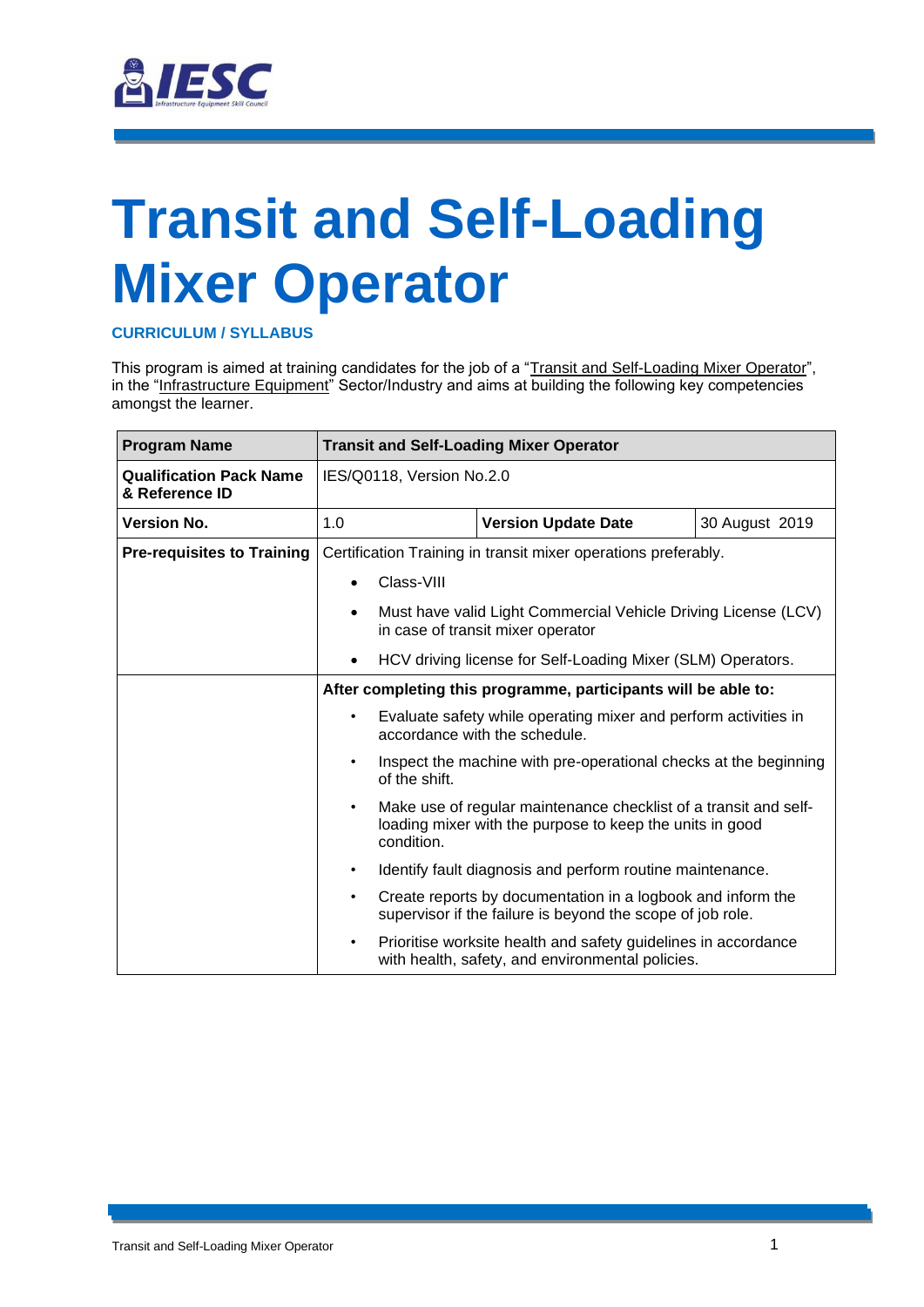

This course encompasses <u>4</u> out of <u>4</u> National Occupational Standards (NOS) of "<u>Transit and Self-</u> <u>Loading Mixer Operator"</u> Qualification Pack issued by "<u>Infrastructure Equipment Skill Council</u>".

| Sr. No.        | <b>Module</b>                                                                                                                                                                                                                              | <b>Key Learning Outcomes</b>                                                                                                                                                                                                                                                                                                                                                                                                                                                                                                                                                                                                                                                                                                                                                                                                                                                                                                                                                                                                                                       | <b>Equipment Required</b>                                                                                                                                                                                                                                                                                                   |
|----------------|--------------------------------------------------------------------------------------------------------------------------------------------------------------------------------------------------------------------------------------------|--------------------------------------------------------------------------------------------------------------------------------------------------------------------------------------------------------------------------------------------------------------------------------------------------------------------------------------------------------------------------------------------------------------------------------------------------------------------------------------------------------------------------------------------------------------------------------------------------------------------------------------------------------------------------------------------------------------------------------------------------------------------------------------------------------------------------------------------------------------------------------------------------------------------------------------------------------------------------------------------------------------------------------------------------------------------|-----------------------------------------------------------------------------------------------------------------------------------------------------------------------------------------------------------------------------------------------------------------------------------------------------------------------------|
| 1              | <b>Introduction</b><br><b>Theory Duration</b><br>(hh:mm)<br>30:00<br><b>Practical Duration</b><br>(hh:mm)<br>50:00<br><b>Corresponding NOS</b><br><b>Code</b><br>Bridge module                                                             | Outline the expectations and take-<br>$\bullet$<br>away at the end of this course.<br>Define the role and responsibilities of<br>$\bullet$<br>the transit and self-loading mixer<br>operator.<br>Demonstrate pre-operational checks<br>$\bullet$<br>on a transit and self-loading mixer.<br>Organise and operate a transit and<br>$\bullet$<br>self-loading mixer.<br>Inspect transit and self-loading mixer<br>$\bullet$<br>and carry out its regular maintenance.<br>Create jobs either for oneself and/or<br>$\bullet$<br>for others and obtain the ability to<br>succeed in it.                                                                                                                                                                                                                                                                                                                                                                                                                                                                                | Classroom with<br>$\bullet$<br>audio-video system<br>Manufacturers'<br>operator and<br>maintenance video<br>and manuals.<br>PPE: helmet, gloves,<br>$\bullet$<br>harness, earplugs,<br>goggles, mask, etc.<br>Live transit and self-<br>$\bullet$<br>loading mixer at the<br>nearby project site for<br>practical sessions. |
| $\overline{2}$ | Carry out pre-<br>operation checks on<br>transit and self-<br>loading mixer.<br><b>Theory Duration</b><br>(hh:mm)<br>08:00<br><b>Practical Duration</b><br>(hh:mm)<br>20:00<br><b>Corresponding NOS</b><br><b>Code</b><br><b>IES/N0152</b> | Inspect visually the body components<br>$\bullet$<br>for cracks, leaks and bearing wear.<br>Evaluate the tyre inflation pressure<br>$\bullet$<br>and tightness of wheel nuts as per<br>pre-defined company norms.<br>Compare different types of concrete<br>$\bullet$<br>mixers, their use and function.<br>Examine cleanliness of fuel tank,<br>$\bullet$<br>water pump filter and mixer drums.<br>Assess electrical functioning, battery<br>$\bullet$<br>electrolyte levels and defects in the<br>electronic weighing system.<br>Explain the process of greasing prior<br>$\bullet$<br>to the machine being released for shift<br>operation.<br>Evaluate the optimal working<br>$\bullet$<br>condition of the monitoring system.<br>Examine all the safety features of the<br>$\bullet$<br>transit and self-loading mixer.<br>Identify preventive measures to<br>$\bullet$<br>ensure safety to surrounding and<br>personnel in the worksite before<br>moving the equipment to avoid an<br>accident.<br>List activities in the logbook and<br>report the defects. | Audio-video system.<br>$\bullet$<br>Temperature sensor.<br>$\bullet$<br>Tyre pressure gauge.<br>$\bullet$<br>Hand wrench.<br>$\bullet$<br>Torque wrench.<br>$\bullet$<br>Battery hydrometer.<br>$\bullet$<br>Electronic weighing<br>$\bullet$<br>system.                                                                    |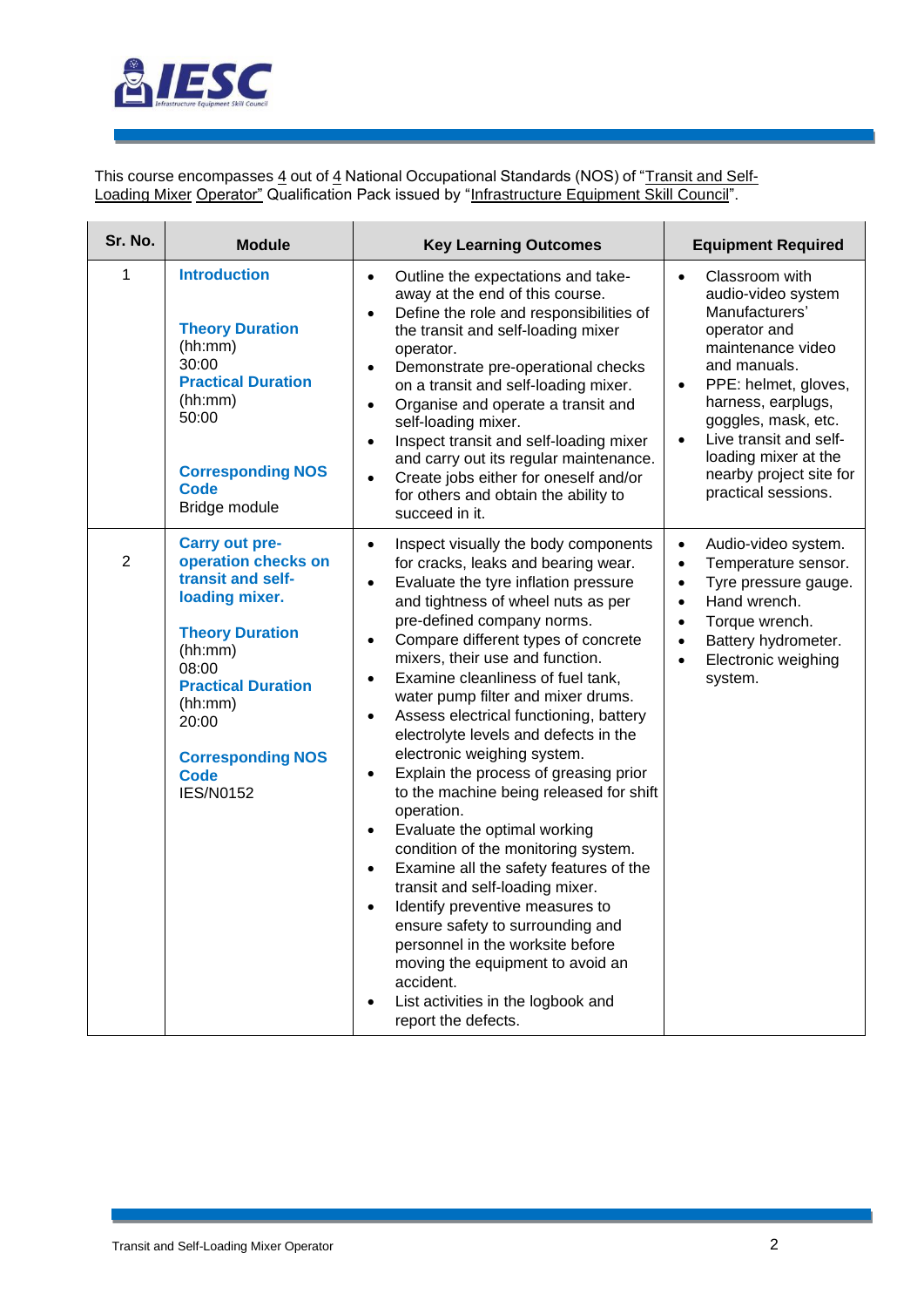

| 3 | <b>Operate transit</b><br>and self-loading<br>mixer.<br><b>Theory Duration</b><br>(hh:mm)<br>30:00<br><b>Practical Duration</b><br>(hh:mm)<br>75:00<br><b>Corresponding NOS</b><br><b>Code</b><br><b>IES/N0153</b>                                                   | Identify the worksite inspection<br>$\bullet$<br>checklist.<br>Describe the kind of conditions at the<br>worksite that might hamper the<br>mixer.<br>Identify components of concrete<br>mixer and their functions,<br>specification and features such as<br>speed rate, braking, steering<br>stability, mixer load capacity, etc.<br>Define the safety measures to be<br>taken at the worksite before starting<br>the engine.<br>Determine the correct proportions<br>$\bullet$<br>and grade of aggregates, cement,<br>water, etc. to be utilized.<br>Select the direction of drum rotation<br>for mixing, adjust the concrete chute<br>position and discharge concrete to<br>the desired location.<br>Identify the procedure for switching<br>ON and OFF the transit and self-<br>loading mixer safely.<br>List all activities performed in a<br>logbook.                                                                                                                                 | Electronic weighing<br>$\bullet$<br>system.<br>Audio-video system.<br>$\bullet$                                                                                                                                                                                                                                                                                                             |
|---|----------------------------------------------------------------------------------------------------------------------------------------------------------------------------------------------------------------------------------------------------------------------|--------------------------------------------------------------------------------------------------------------------------------------------------------------------------------------------------------------------------------------------------------------------------------------------------------------------------------------------------------------------------------------------------------------------------------------------------------------------------------------------------------------------------------------------------------------------------------------------------------------------------------------------------------------------------------------------------------------------------------------------------------------------------------------------------------------------------------------------------------------------------------------------------------------------------------------------------------------------------------------------|---------------------------------------------------------------------------------------------------------------------------------------------------------------------------------------------------------------------------------------------------------------------------------------------------------------------------------------------------------------------------------------------|
| 4 | <b>Perform routine</b><br>maintenance and<br>troubleshooting of<br>transit and self-<br>loading mixer.<br><b>Theory Duration</b><br>(hh:mm)<br>14:00<br><b>Practical Duration</b><br>(hh:mm)<br>35:00<br><b>Corresponding NOS</b><br><b>Code</b><br><b>IES/N0154</b> | Identify safety guidelines to be<br>$\bullet$<br>performed prior to any maintenance<br>work.<br>Identify the correct service schedule<br>$\bullet$<br>by tracking machine operating hours.<br>Utilise daily/weekly maintenance<br>$\bullet$<br>checklist and carry out regular<br>maintenance.<br>Identify the various functions and<br>$\bullet$<br>locations of special tools, equipment,<br>accessories, etc.<br>Outline common defects and general<br>causes of breakdown.<br>Demonstrate the steps involved in<br>maintenance activities, basic<br>diagnostics, and troubleshooting.<br>Determine immediate or temporary<br>solutions to resolve mechanical<br>issues.<br>Define possible sources of any<br>unusual sound.<br>Inspect the machine visually.<br>Identify various lubrication and<br>greasing points.<br>Analyse the risk and impact of not<br>following pre-defined<br>procedures/work instructions.<br>List all records as per given standards<br>in a timely manner. | Audio-video system.<br>$\bullet$<br>Ratchet and socket<br>$\bullet$<br>set.<br>Screwdriver.<br>$\bullet$<br>Hammer.<br>$\bullet$<br>Funnel.<br>$\bullet$<br>Plier and wire<br>$\bullet$<br>cutters.<br>Oil drain pan.<br>$\bullet$<br>Hand wrench.<br>$\bullet$<br>Torque wrench.<br>$\bullet$<br>Multimeter.<br>Battery jumper.<br>$\bullet$<br>Tyre pressure gauge.<br>Temperature sensor |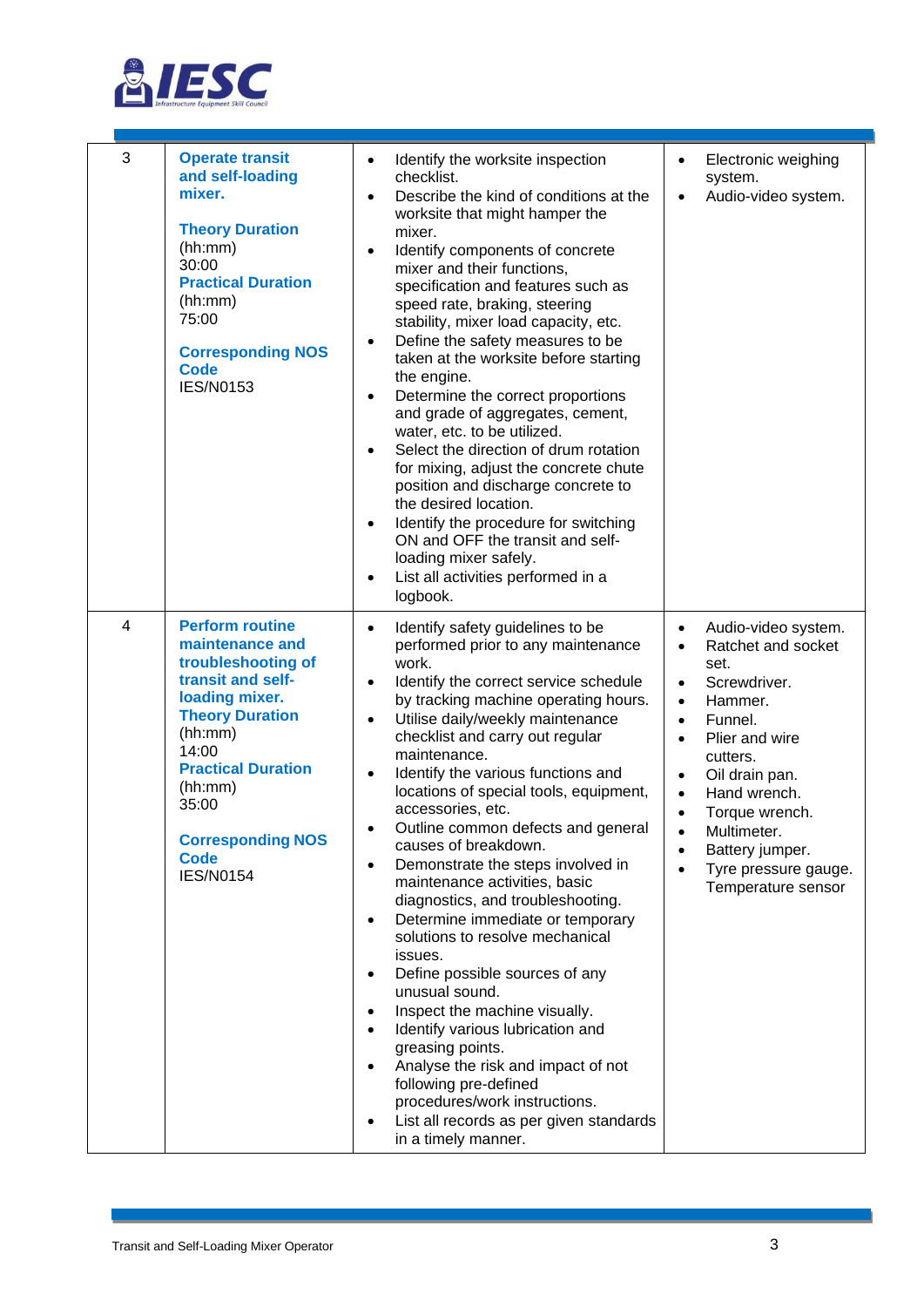

| 5 | <b>Comply with worksite</b><br>health and safety<br><b>Guidelines</b><br><b>Theory Duration</b><br>(hh:mm) 08:00<br><b>Practical Duration</b><br>(hh:mm)<br>20:00<br><b>Corresponding NOS</b><br><b>Code</b><br><b>IES/N7601</b> | Describe the importance of safety,<br>Audio-video system.<br>$\bullet$<br>$\bullet$<br>health, security, and environment-<br>PPE items and<br>$\bullet$<br>related regulations/guidelines.<br>safety gear.<br>Demonstrate the ways to use safety<br>Fire fighting<br>$\bullet$<br>$\bullet$<br>measures during operations to<br>equipment.<br>deduct the chances of accidents.<br>First-aid Kit.<br>$\bullet$<br>Identify methods of safe<br>$\bullet$<br>lockdown/stop machinery use in<br>case of emergencies.<br>List common injuries that can be<br>$\bullet$<br>incurred at the workplace.<br>Demonstrate the ways of<br>$\bullet$<br>administering basic first aid.<br>List the types of common hazards<br>$\bullet$<br>and risks at the worksite and<br>preventive measures.<br>Demonstrate the use of personal<br>$\bullet$<br>protective equipment (PPE) and<br>other safety gear.<br>Identify grades of fire extinguishers.<br>$\bullet$<br>Utilize fire extinguishers in case of<br>$\bullet$<br>emergencies.<br>Classify hazardous materials.<br>$\bullet$<br>Analyse the method of transport,<br>$\bullet$<br>storage, and disposal of waste in a<br>safe environmentally responsible<br>manner.<br>Identify accident, incident or<br>$\bullet$<br>emergency and act promptly.<br>Recall various hand signals, safety<br>$\bullet$<br>and emergency signs for road and<br>worksite. |
|---|----------------------------------------------------------------------------------------------------------------------------------------------------------------------------------------------------------------------------------|--------------------------------------------------------------------------------------------------------------------------------------------------------------------------------------------------------------------------------------------------------------------------------------------------------------------------------------------------------------------------------------------------------------------------------------------------------------------------------------------------------------------------------------------------------------------------------------------------------------------------------------------------------------------------------------------------------------------------------------------------------------------------------------------------------------------------------------------------------------------------------------------------------------------------------------------------------------------------------------------------------------------------------------------------------------------------------------------------------------------------------------------------------------------------------------------------------------------------------------------------------------------------------------------------------------------------------------------------------------------------------------------------|
|   | <b>Total Duration</b><br><b>Theory Duration</b><br>(hh:mm)<br>90:00<br><b>Practical Duration</b><br>(hh:mm)<br>200:00                                                                                                            | Unique equipment: Temperature sensor, tyre pressure gauge,<br>$\bullet$<br>battery hydrometer, electronic weighing system, ratchet and<br>socket set, hand wrench, torque wrench, multimeter and battery<br>jumper.<br>Classroom aids: Whiteboard marker and participant handbook.                                                                                                                                                                                                                                                                                                                                                                                                                                                                                                                                                                                                                                                                                                                                                                                                                                                                                                                                                                                                                                                                                                               |

Grand Total Course Duration: **290 Hours, 0 Minutes.**

*(This syllabus/ curriculum have been approved by Infrastructure Equipment Skill Council).*